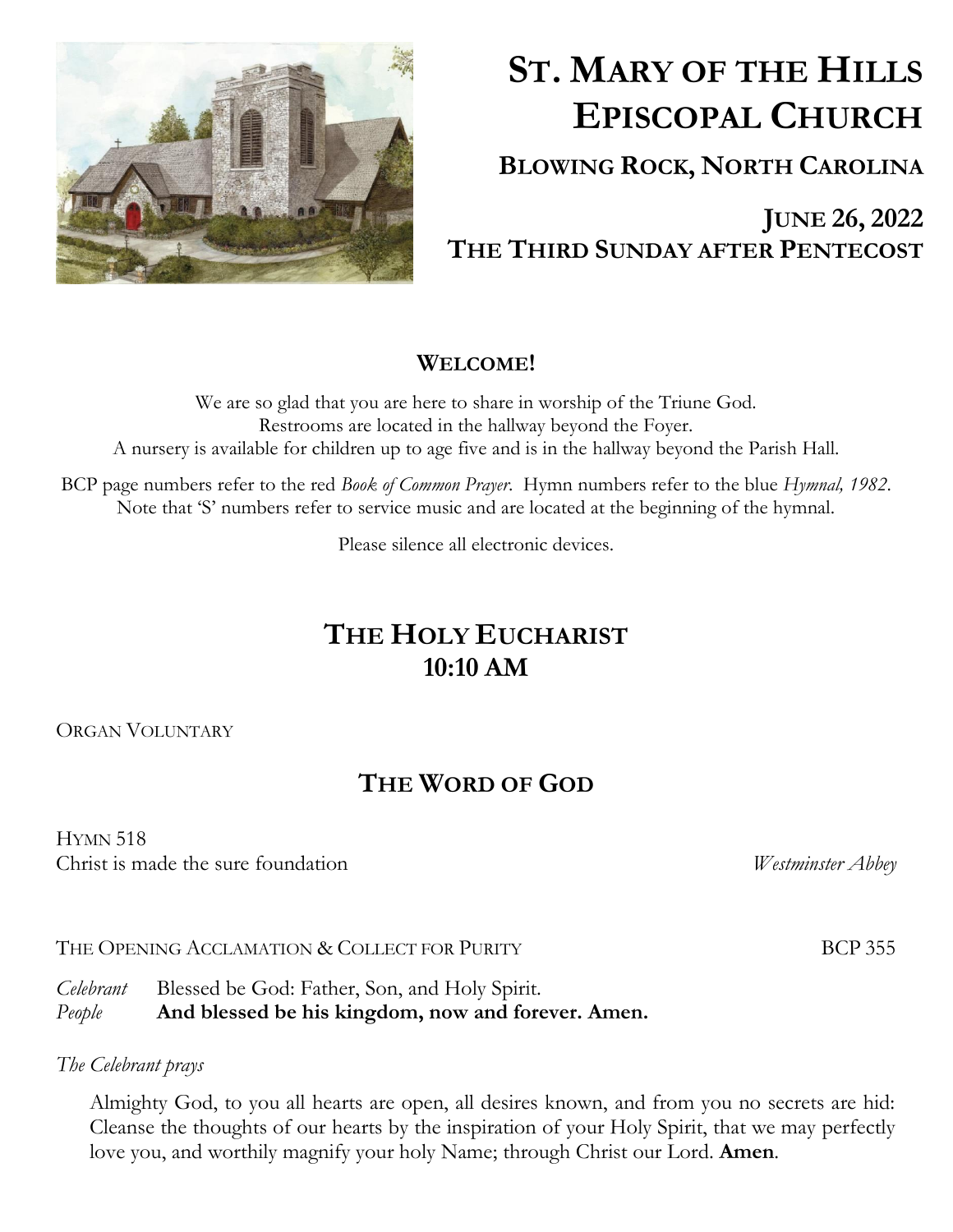*GLORIA IN EXCELSIS* S-280

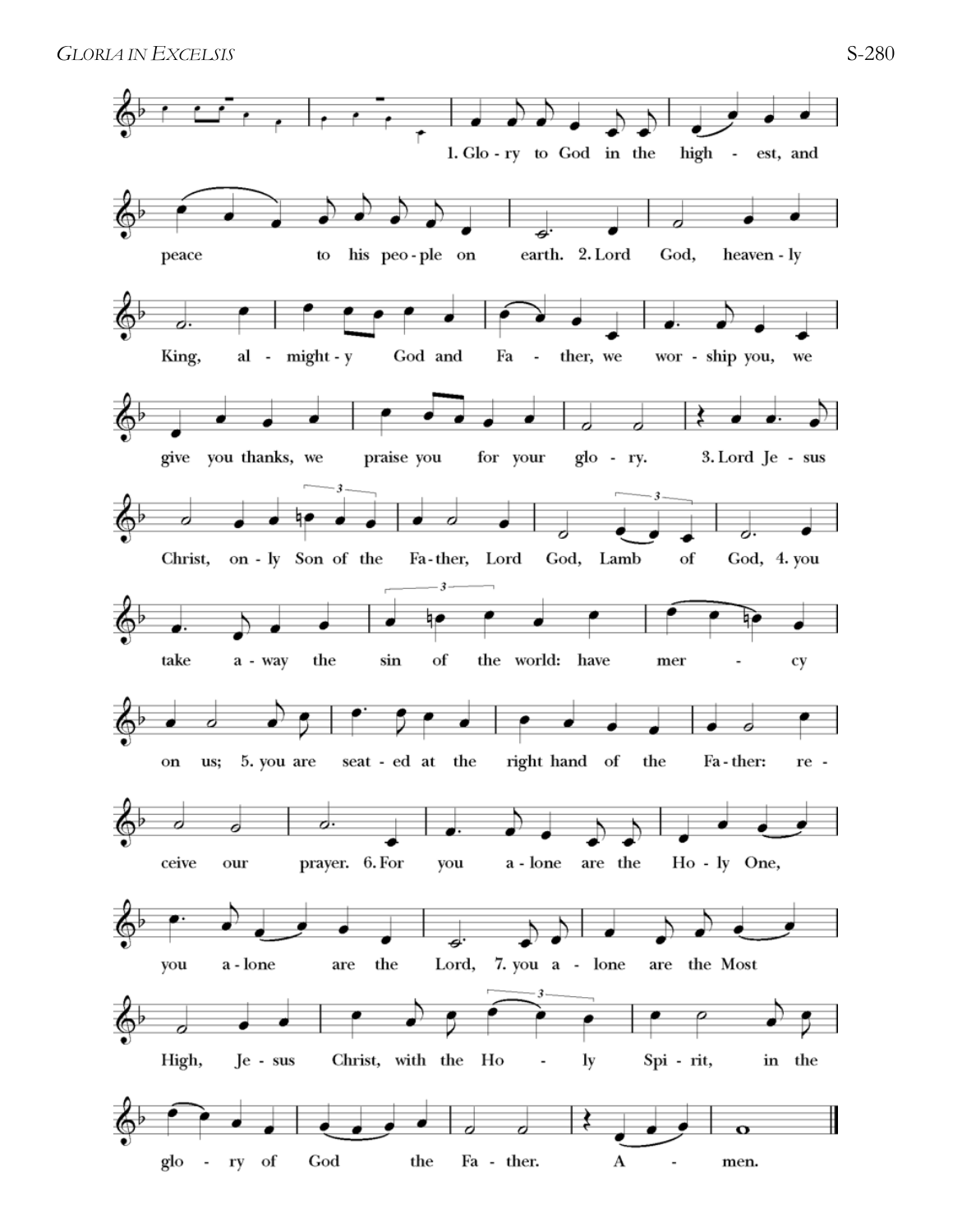THE COLLECT OF THE DAY

*Celebrant* The Lord be with you.

#### *People* **And also with you.**

*Celebrant* Let us pray.

Almighty God, you have built your Church upon the foundation of the apostles and prophets, Jesus Christ himself being the chief cornerstone: Grant us so to be joined together in unity of spirit by their teaching, that we may be made a holy temple acceptable to you; through Jesus Christ our Lord, who lives and reigns with you and the Holy Spirit, one God, for ever and ever. **Amen**.

#### THE FIRST LESSON First Kings 19: 15-16, 19-21

The LORD said to Elijah, "Go, return on your way to the wilderness of Damascus; when you arrive, you shall anoint Hazael as king over Aram. Also you shall anoint Jehu son of Nimshi as king over Israel; and you shall anoint Elisha son of Shaphat of Abel-meholah as prophet in your place."

So he set out from there, and found Elisha son of Shaphat, who was plowing. There were twelve yoke of oxen ahead of him, and he was with the twelfth. Elijah passed by him and threw his mantle over him. He left the oxen, ran after Elijah, and said, "Let me kiss my father and my mother, and then I will follow you." Then Elijah said to him, "Go back again; for what have I done to you?" He returned from following him, took the yoke of oxen, and slaughtered them; using the equipment from the oxen, he boiled their flesh, and gave it to the people, and they ate. Then he set out and followed Elijah, and became his servant.

 The Word of the Lord. *People* **Thanks be to God.**

THE PSALM Psalm 16 *Conserva me, Domine*

*The Psalm is sung by the choir.*

- 1 Protect me, O God, for I take refuge in you; \* I have said to the LORD, "You are my Lord, my good above all other."
- 2 All my delight is upon the godly that are in the land,  $*$ upon those who are noble among the people.
- 3 But those who run after other gods \* shall have their troubles multiplied.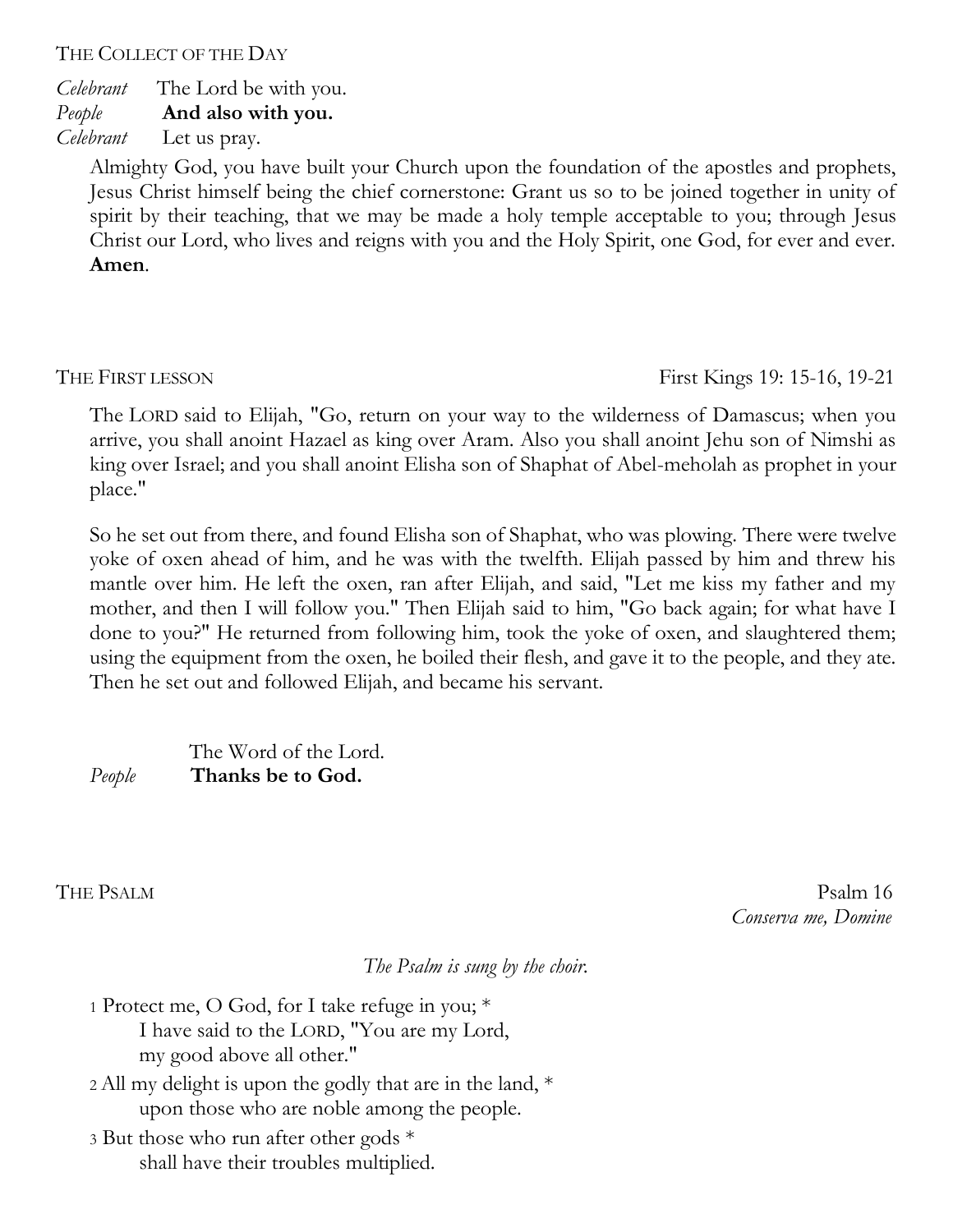- 4 Their libations of blood I will not offer, \* nor take the names of their gods upon my lips.
- 5 O LORD, you are my portion and my cup; \* it is you who uphold my lot.
- 6 My boundaries enclose a pleasant land; \* indeed, I have a goodly heritage.
- 7 I will bless the LORD who gives me counsel; \* my heart teaches me, night after night.
- 8 I have set the LORD always before me; \* because he is at my right hand I shall not fall.
- 9 My heart, therefore, is glad, and my spirit rejoices; \* my body also shall rest in hope.
- 10 For you will not abandon me to the grave, \* nor let your holy one see the Pit.
- 11 You will show me the path of life; \* in your presence there is fullness of joy, and in your right hand are pleasures for evermore.

THE SECOND LESSON Galatians 5: 1, 13-25

For freedom Christ has set us free. Stand firm, therefore, and do not submit again to a yoke of slavery.

For you were called to freedom, brothers and sisters; only do not use your freedom as an opportunity for self-indulgence, but through love become slaves to one another. For the whole law is summed up in a single commandment, "You shall love your neighbor as yourself." If, however, you bite and devour one another, take care that you are not consumed by one another.

Live by the Spirit, I say, and do not gratify the desires of the flesh. For what the flesh desires is opposed to the Spirit, and what the Spirit desires is opposed to the flesh; for these are opposed to each other, to prevent you from doing what you want. But if you are led by the Spirit, you are not subject to the law. Now the works of the flesh are obvious: fornication, impurity, licentiousness, idolatry, sorcery, enmities, strife, jealousy, anger, quarrels, dissensions, factions, envy, drunkenness, carousing, and things like these. I am warning you, as I warned you before: those who do such things will not inherit the kingdom of God.

By contrast, the fruit of the Spirit is love, joy, peace, patience, kindness, generosity, faithfulness, gentleness, and self-control. There is no law against such things. And those who belong to Christ Jesus have crucified the flesh with its passions and desires. If we live by the Spirit, let us also be guided by the Spirit.

 The Word of the Lord. *People* **Thanks be to God.**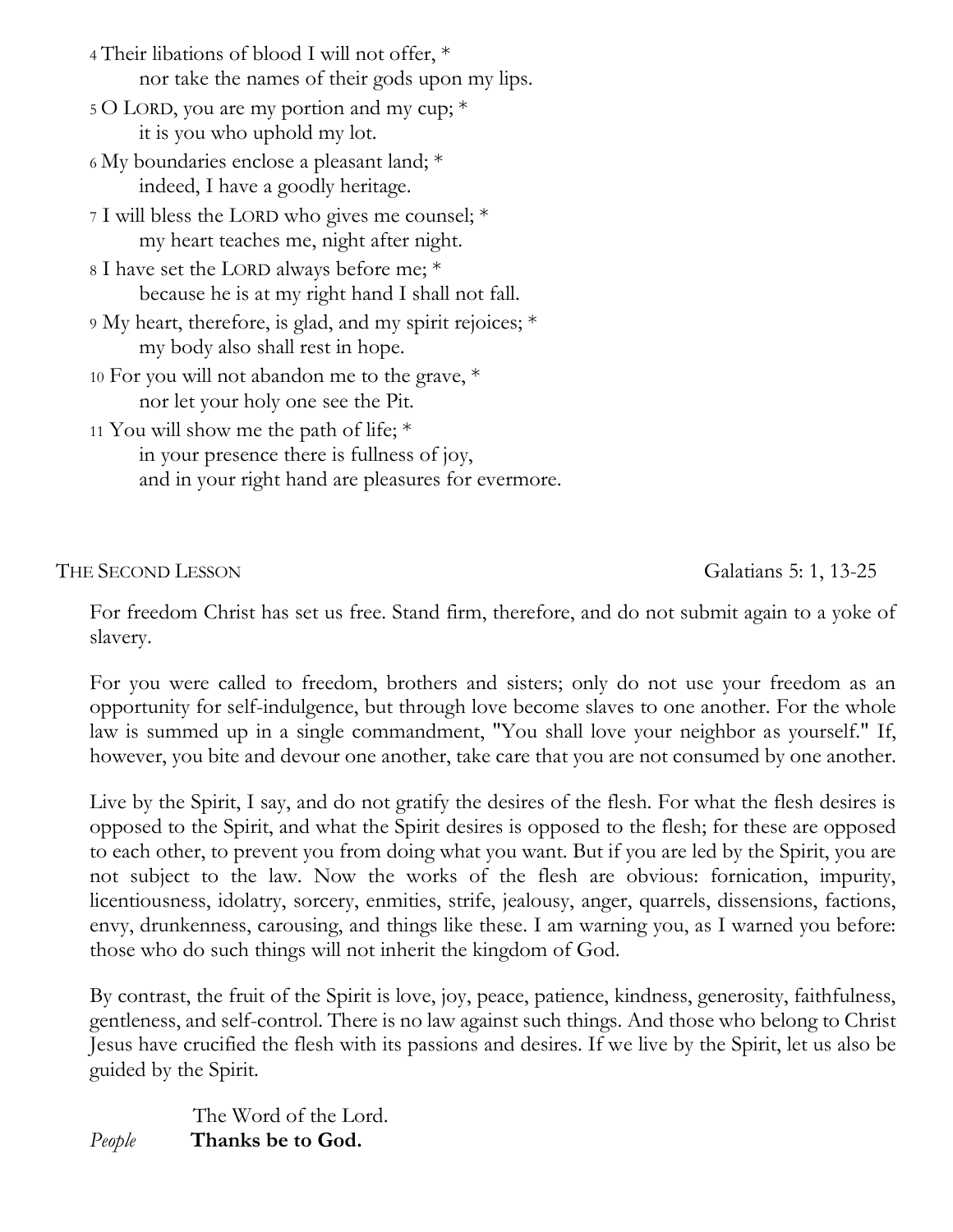HYMN 550 Jesus calls us; o'er the tumult *Restoration*

THE HOLY GOSPEL LUKE 9: 51-62

#### *Gospeler* The Holy Gospel of Our Lord Jesus Christ according to Luke. *People* **Glory to you, Lord Christ.**

When the days drew near for Jesus to be taken up, he set his face to go to Jerusalem. And he sent messengers ahead of him. On their way they entered a village of the Samaritans to make ready for him; but they did not receive him, because his face was set toward Jerusalem. When his disciples James and John saw it, they said, "Lord, do you want us to command fire to come down from heaven and consume them?" But he turned and rebuked them. Then they went on to another village.

As they were going along the road, someone said to him, "I will follow you wherever you go." And Jesus said to him, "Foxes have holes, and birds of the air have nests; but the Son of Man has nowhere to lay his head." To another he said, "Follow me." But he said, "Lord, first let me go and bury my father." But Jesus said to him, "Let the dead bury their own dead; but as for you, go and proclaim the kingdom of God." Another said, "I will follow you, Lord; but let me first say farewell to those at my home." Jesus said to him, "No one who puts a hand to the plow and looks back is fit for the kingdom of God."

| Gospeler | The Gospel of the Lord.     |
|----------|-----------------------------|
| People   | Praise to you, Lord Christ. |

THE HOMILY The Reverend Andrew J. Hege

*A few moments of silence for reflection follow the homily.*

THE NICENE CREED BCP 358

We believe in one God, **the Father, the Almighty, maker of heaven and earth, of all that is, seen and unseen. We believe in one Lord, Jesus Christ, the only Son of God, eternally begotten of the Father,**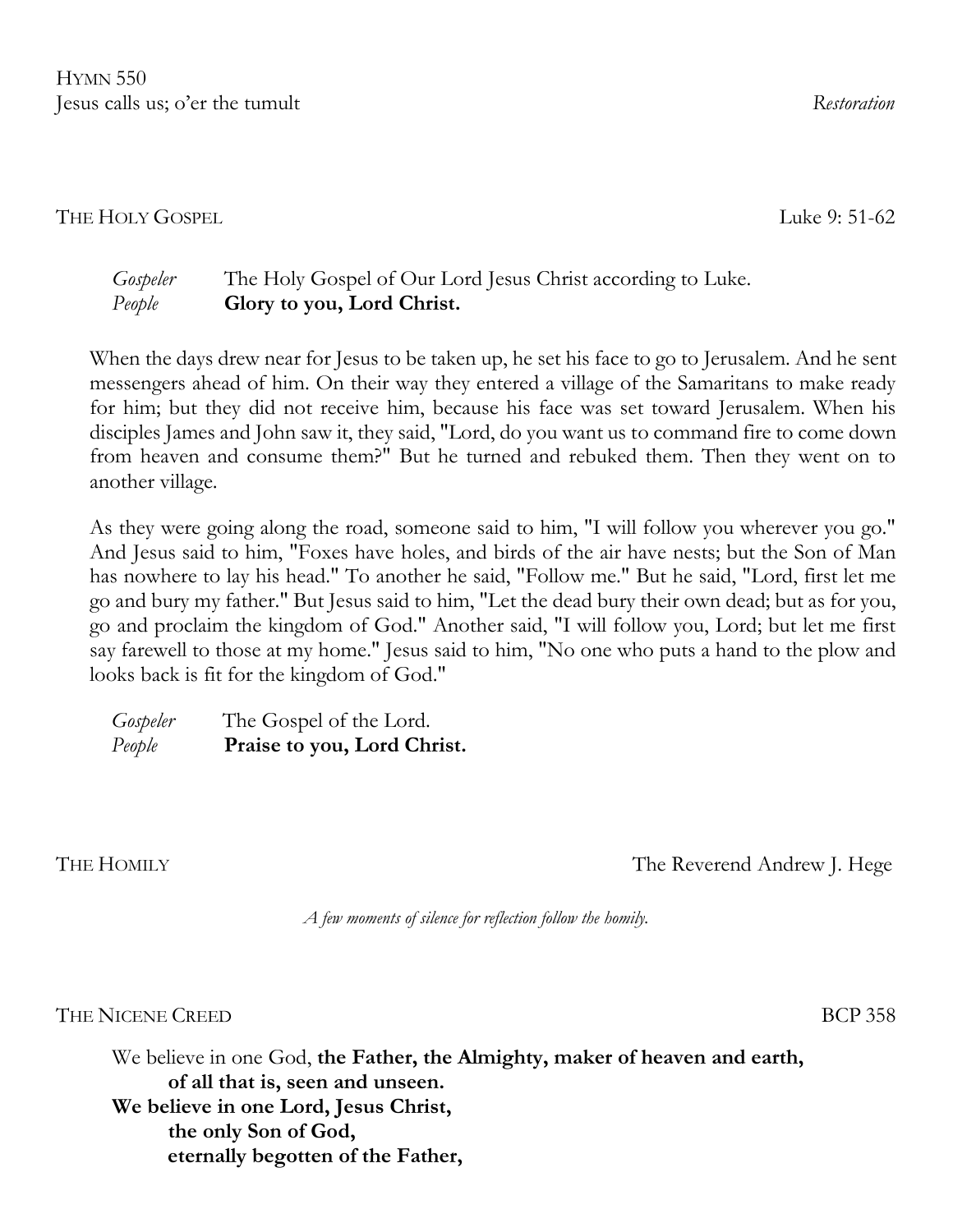| God from God, Light from Light,                                           |
|---------------------------------------------------------------------------|
| true God from true God,                                                   |
| begotten, not made, of one Being with the Father.                         |
| Through him all things were made.                                         |
| For us and for our salvation he came down from heaven:                    |
| by the power of the Holy Spirit he became incarnate from the Virgin Mary, |
| and was made man.                                                         |
| For our sake he was crucified under Pontius Pilate;                       |
| he suffered death and was buried.                                         |
| On the third day he rose again in accordance with the Scriptures;         |
| he ascended into heaven and is seated at the right hand of the Father.    |
| He will come again in glory to judge the living and the dead,             |
| and his kingdom will have no end.                                         |
| We believe in the Holy Spirit, the Lord, the giver of life,               |
| who proceeds from the Father and the Son.                                 |
| With the Father and the Son he is worshiped and glorified.                |
| He has spoken through the Prophets.                                       |
| We believe in one holy catholic and apostolic Church.                     |
| We acknowledge one baptism for the forgiveness of sins.                   |
| We look for the resurrection of the dead,                                 |
| and the life of the world to come. Amen.                                  |
|                                                                           |

#### THE PRAYERS OF THE PEOPLE FORM THE SECOND FORM VI, BCP 392

*The Leader and People pray responsively.* 

In peace, we pray to you, Lord God.

*Silence*

For all people in their daily life and work; **For our families, friends, and neighbors, and for those who are alone**.

For this community, the nation, and the world; **For all who work for justice, freedom, and peace.**

For the just and proper use of your creation; **For the victims of hunger, fear, injustice, and oppression.**

For all who are in danger, sorrow, or any kind of trouble; **For those who minister to the sick, the friendless, and the needy**.

For the peace and unity of the Church of God; **For all who proclaim the Gospel, and all who seek the Truth.**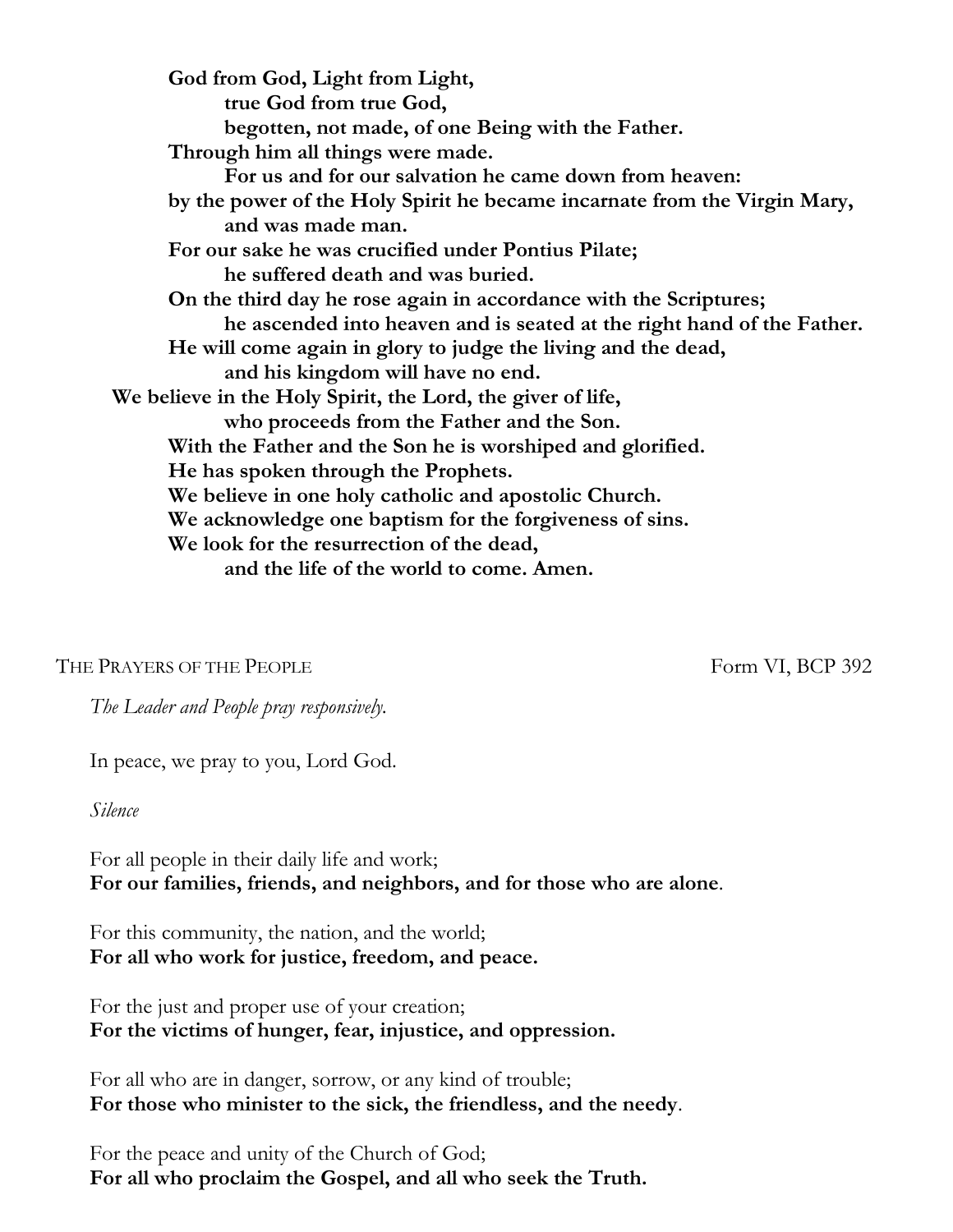For Michael our Presiding Bishop, and Josè our Bishop; and for all bishops and other ministers;

#### **For all who serve God in his Church.**

For the special needs and concerns of this congregation. *Silence* 

*The People may add their own petitions*

Hear us, Lord; **For your mercy is great.**

We thank you, Lord, for all the blessings of this life. *Silence.*

*The People may add their own thanksgivings.*

#### We will exalt you, O God our King; **And praise your Name for ever and ever.**

We pray for all who have died, that they may have a place in your eternal kingdom.

*Silence. The People may add their own petitions.*

Lord, let your loving-kindness be upon them; **Who put their trust in you**.

We pray to you also for the forgiveness of our sins.

*Silence may be kept.*

**Have mercy upon us, most merciful Father; in your compassion forgive us our sins, known and unknown, things done and left undone; and so uphold us by your Spirit that we may live and serve you in newness of life, to the honor and glory of your Name; through Jesus Christ our Lord. Amen.** 

*The Celebrant concludes with an absolution or a suitable Collect, and the people respond,* **Amen***.*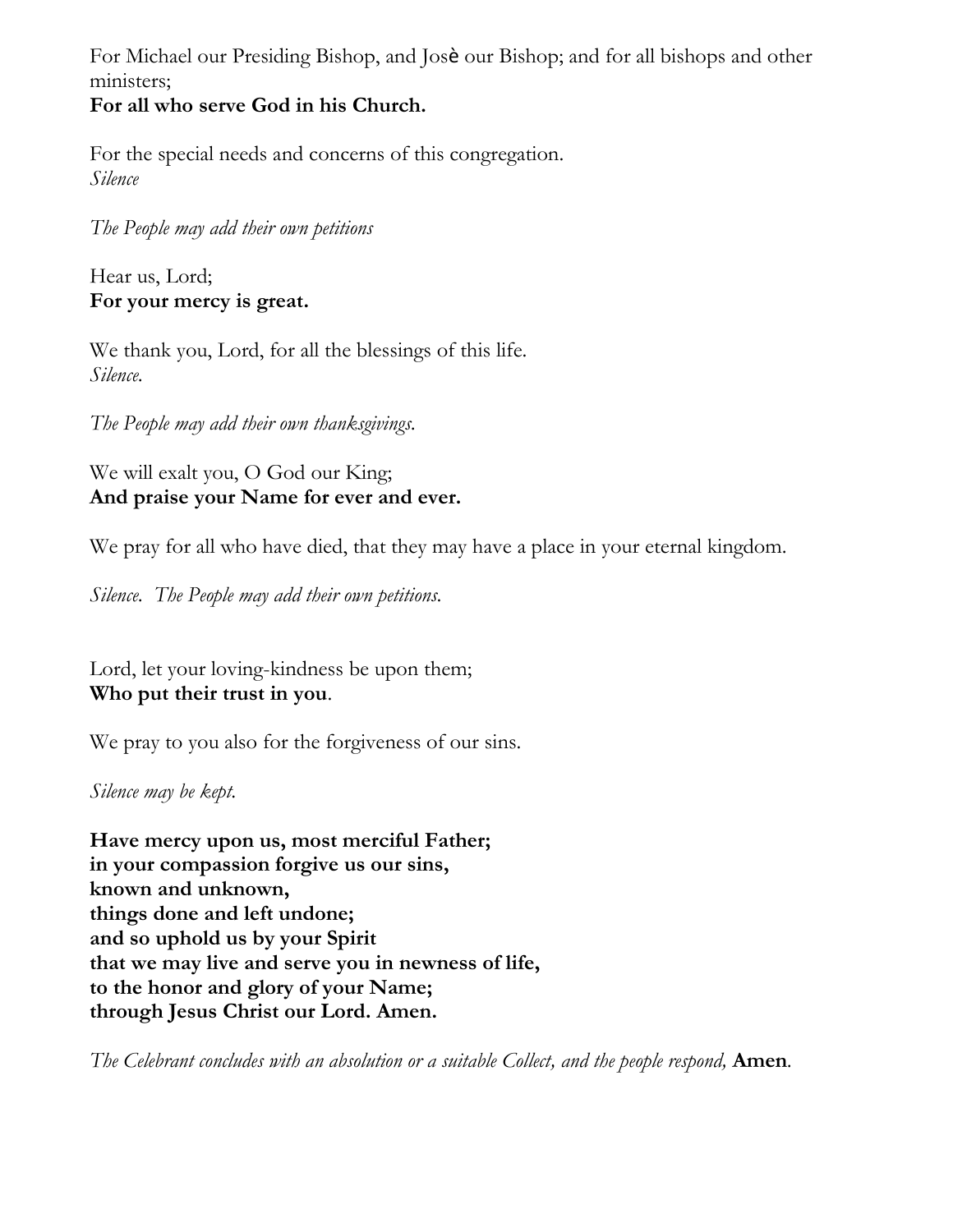THE PEACE

*Celebrant* The peace of the Lord be always with you. *People* **And also with you.**

 *The Ministers and People exchange a sign of peace.* 

WELCOME AND PARISH ANNOUNCEMENTS

### **THE HOLY COMMUNION**

THE OFFERTORY

MOTET—*Genitori genitoque* Tomás Luis de Victoria (c. 1548-1611)

To the Father and the Son be praise and joy, Health, honour and virtue and blessing, And to him proceeding from both be equal praise. Amen.

-St Thomas Aquinas c. 1264, based upon an 11<sup>th</sup> c. fragment by Adam of Saint Victor

THE GREAT THANKSGIVING, EUCHARISTIC PRAYER B BCP 367

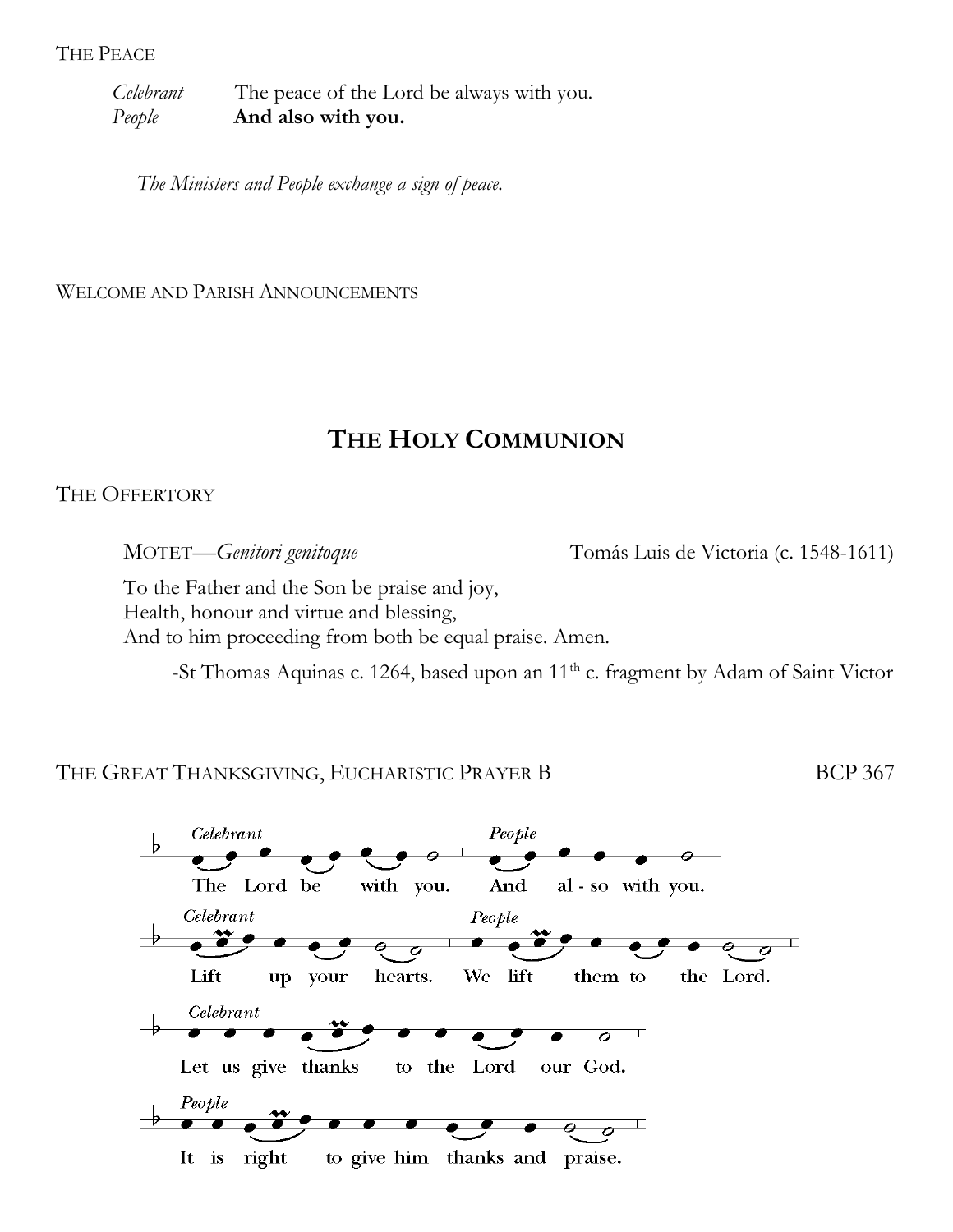#### *Then, facing the Holy Table, the Celebrant proceeds*

It is right, and a good and joyful thing, always and every-where to give thanks to you, Father Almighty, Creator of heaven and earth.

*Here a proper preface is said or sung on all Sundays, and on other occasions as appointed.*

Therefore we praise you, joining our voices with Angels and Archangels and with all the company of heaven, who for ever sing this hymn to proclaim the glory of your Name:



#### *The Celebrant continues*

We give thanks to you, O God, for the goodness and love which you have made known to us in creation; in the calling of Israel to be your people; in your Word spoken through the prophets; and above all in the Word made flesh, Jesus, your Son. For in these last days you sent him to be incarnate from the Virgin Mary, to be the Savior and Redeemer of the world. In him, you have delivered us from evil, and made us worthy to stand before you. In him, you have brought us out of error into truth, out of sin into righteousness, out of death into life.

On the night before he died for us, our Lord Jesus Christ took bread; and when he had given thanks to you, he broke it, and gave it to his disciples, and said, "Take, eat: This is my Body, which is given for you. Do this for the remembrance of me."

After supper he took the cup of wine; and when he had given thanks, he gave it to them, and said, "Drink this, all of you: This is my Blood of the new Covenant, which is shed for you and for many for the forgiveness of sins. Whenever you drink it, do this for the remembrance of me."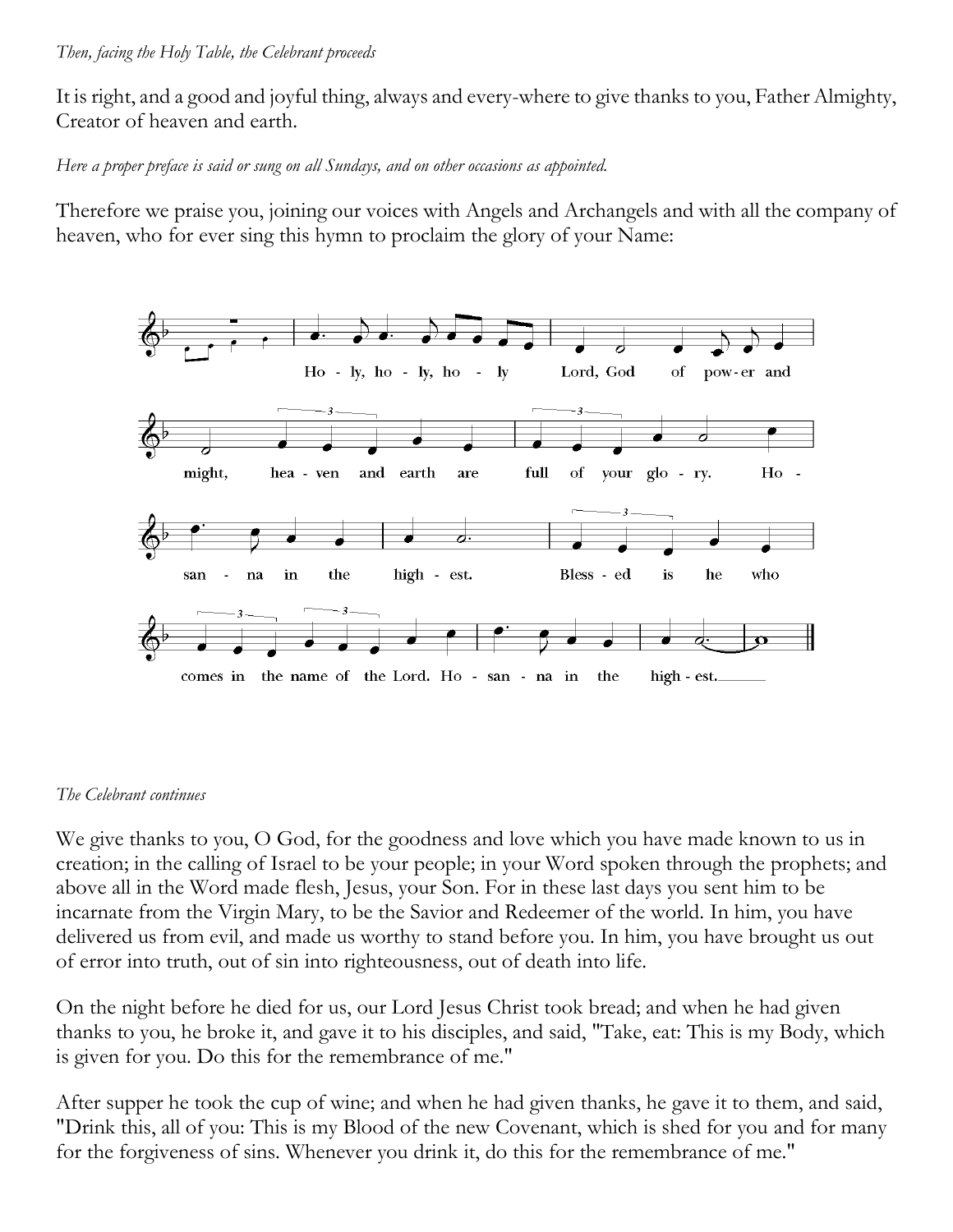Therefore, according to his command, O Father,

*Celebrant and People*

#### **We remember his death, We proclaim his resurrection, We await his coming in glory.**

And we offer our sacrifice of praise and thanksgiving to you, O Lord of all; presenting to you, from your creation, this bread and this wine.

We pray you, gracious God, to send your Holy Spirit upon these gifts that they may be the Sacrament of the Body of Christ and his Blood of the new Covenant. Unite us to your Son in his sacrifice, that we may be acceptable through him, being sanctified by the Holy Spirit. In the fullness of time, put all things in subjection under your Christ, and bring us to that heavenly country where, with  $\Box$  and all your saints, we may enter the everlasting heritage of your sons and daughters; through Jesus Christ our Lord, the firstborn of all creation, the head of the Church, and the author of our salvation.

By him, and with him, and in him, in the unity of the Holy Spirit all honor and glory is yours, Almighty Father, now and for ever. People

$$
\begin{array}{c}\n\bullet & \circ \quad \circ \\
\hline\n\text{A-men.}\n\end{array}
$$

#### THE LORD'S PRAYER (Contemporary)

As our Savior Christ has taught us, we now pray,

**Our Father in heaven, hallowed be your Name, your kingdom come, your will be done, on earth as in heaven. Give us today our daily bread. Forgive us our sins as we forgive those who sin against us Save us from the time of trial, and deliver us from evil. For the kingdom, the power, and the glory are yours, now and for ever. Amen.**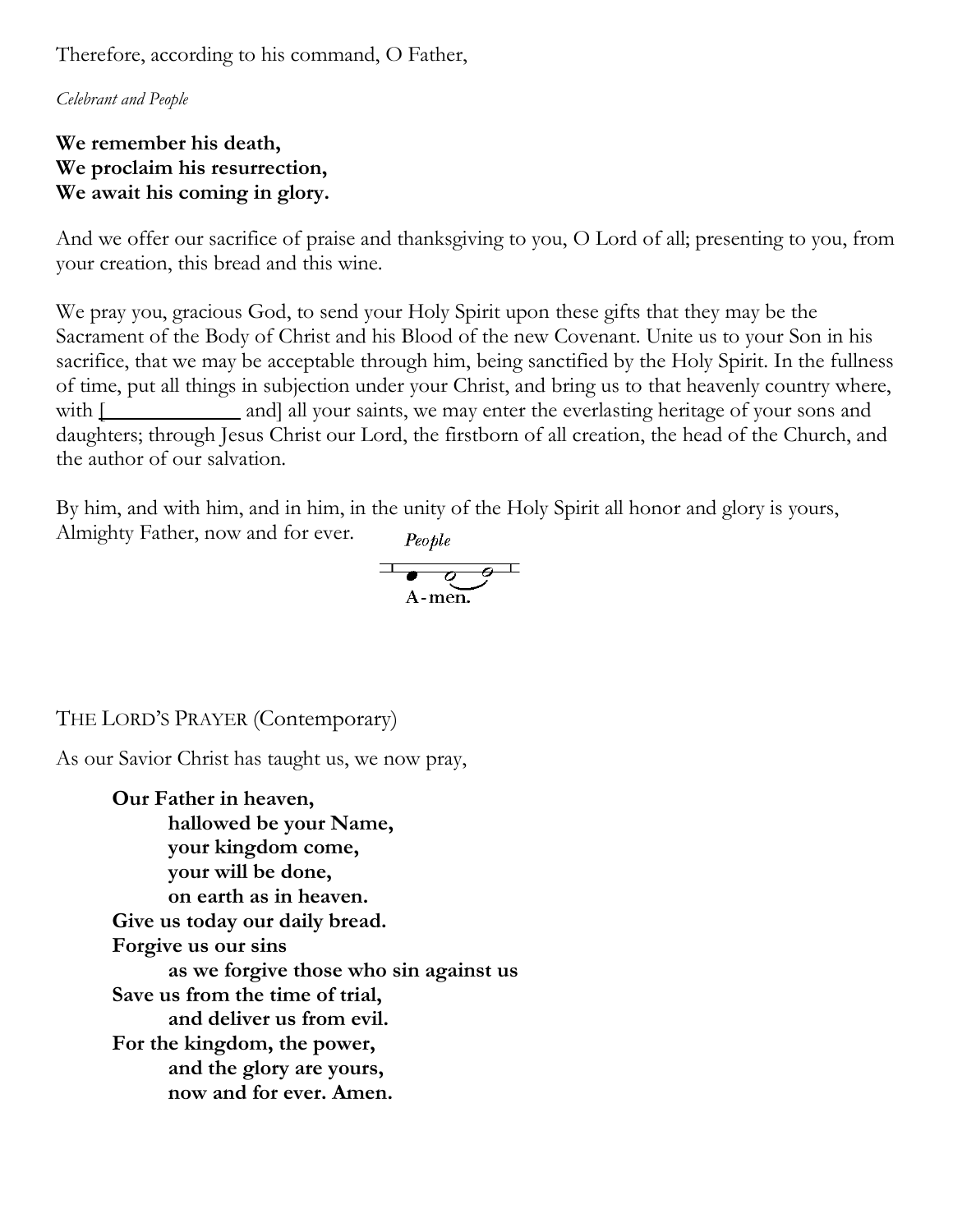#### FRACTION ANTHEM – S152

*After breaking the consecrated bread, the Celebrant sings and the People respond,* 



#### THE INVITATION TO COMMUNION

*Facing the people, the Celebrant says the following Invitation*

The Gifts of God for the People of God.

*and may add* Take them in remembrance that Christ died for you, and feed on him in your hearts by faith, with thanksgiving.

#### MINISTRATION OF HOLY COMMUNION

*Communion will be served at the altar. To receive the sacrament, extend your hands so that the priest may place the bread in the palm of your outstretched hands. Gluten free wafers are available. Please receive the consecrated host in your hand before removing masks to consume the bread. Communion will be administered in one kind, bread, only. Anglican teaching has long upheld that receiving communion in one kind (only bread or only wine) is to have received the sacrament in its entirety. If you prefer to receive a blessing, cross your arms over your chest as a sign to the priest.* 

*For those unable to receive the sacrament this day, we offer this prayer:*

In union, O Lord, with your faithful people at every altar of your Church, where the Holy Eucharist is now being offered, in celebration of your resurrection, I desire to offer to you praise and thanksgiving. I remember your death, Lord Christ; I proclaim your resurrection; I await your coming in glory. Since I cannot receive you today in the Sacrament of your Body and Blood, I beseech you to come spiritually into my heart. Cleanse and strengthen me with your grace, Lord Jesus, and let me never be separated from you. May I live in you, and you in me, in this life and in the life to come. **Amen.**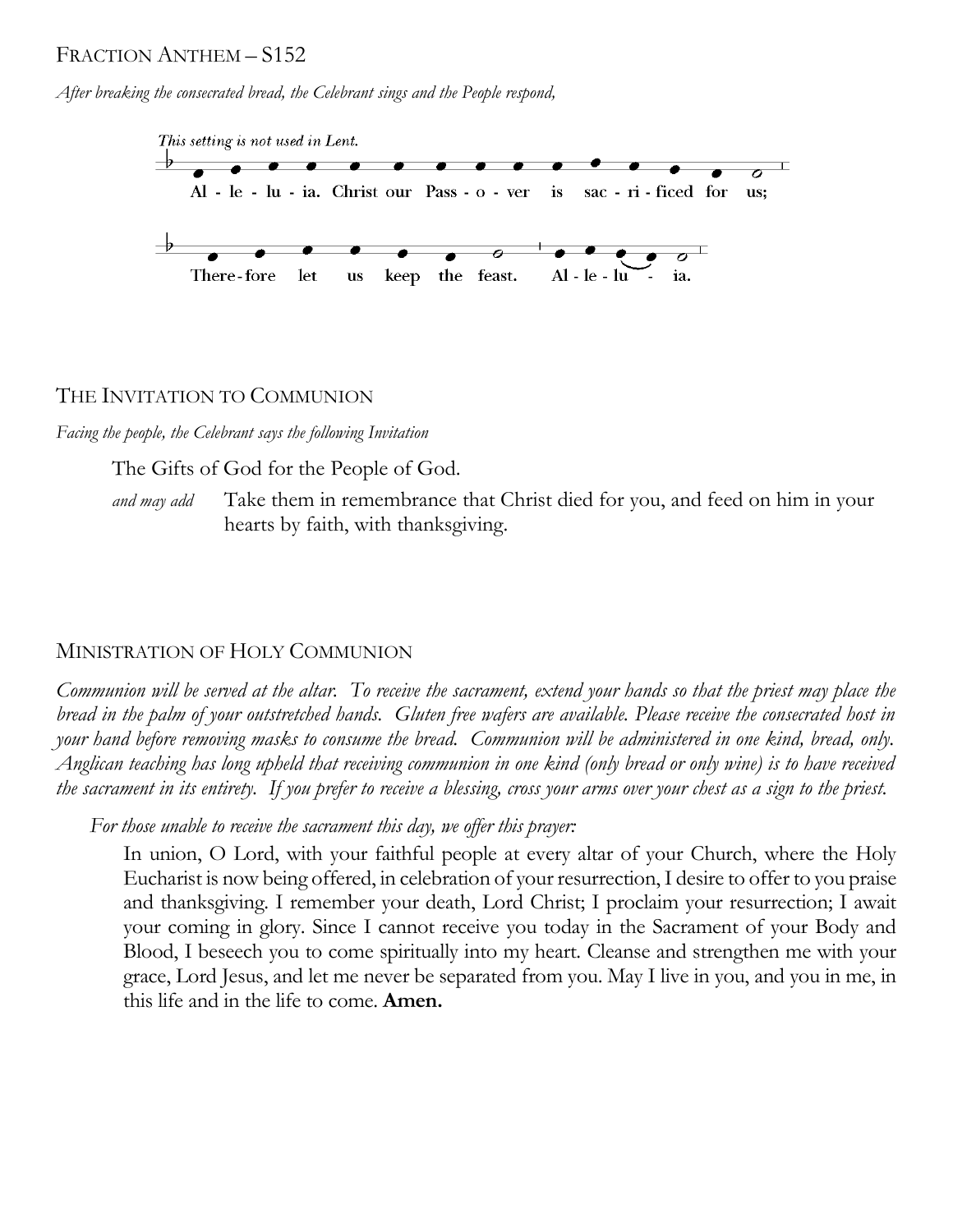

HYMN 697 My God, accept my heart this day *Song 67*

#### THE POSTCOMMUNION PRAYER

#### *The Celebrant and people say together,*

**Eternal God, heavenly Father, you have graciously accepted us as living members of your Son our Savior Jesus Christ, and you have fed us with spiritual food in the Sacrament of his Body and Blood. Send us now into the world in peace, and grant us strength and courage to love and serve you with gladness and singleness of heart; through Christ our Lord. Amen.**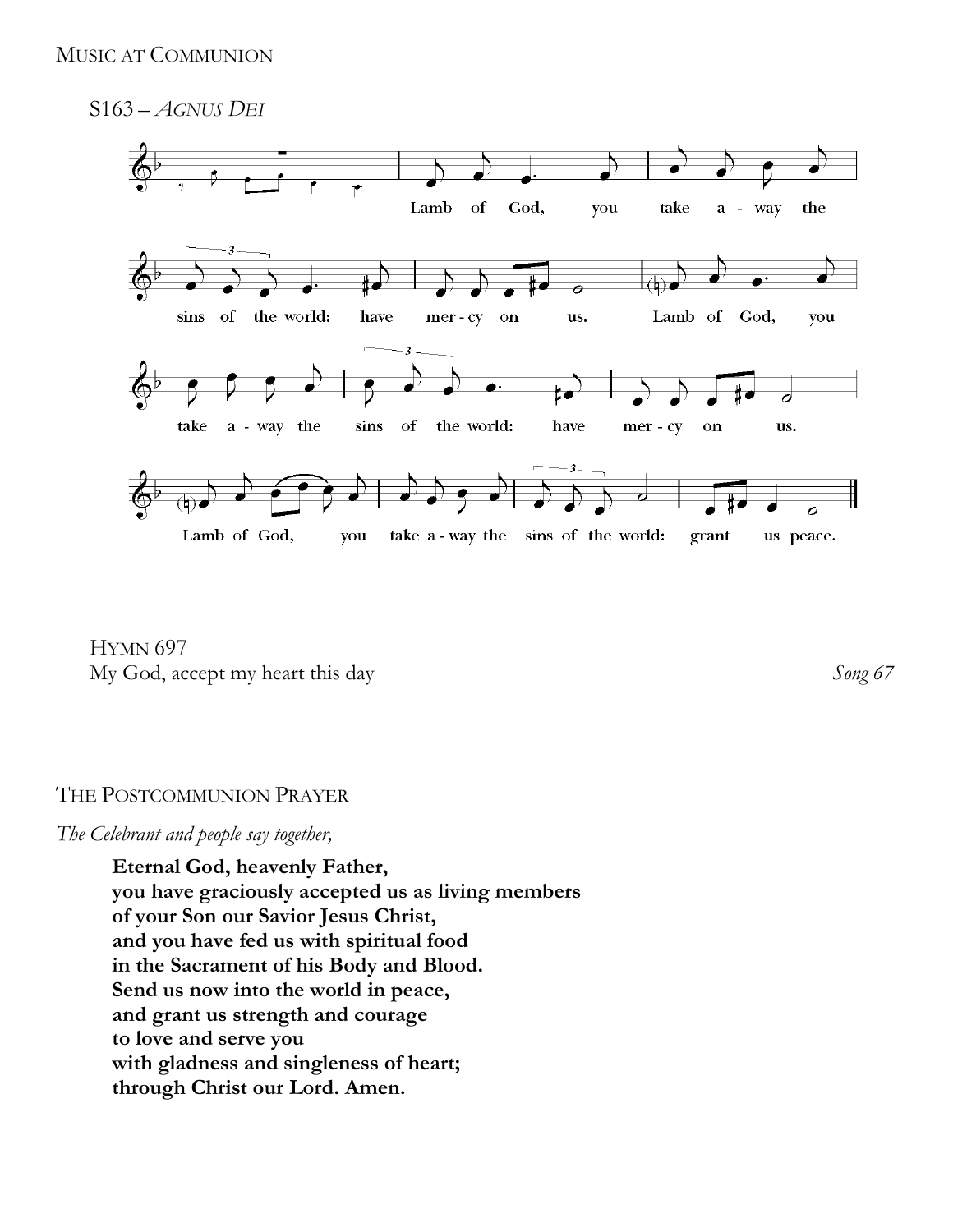### THE BLESSING

*The Celebrant offers a blessing over the assembly, and the people respond,* **Amen***.* 

HYMN 559 Lead us, heavenly Father, lead us *Dulce carmen*

### THE DISMISSAL

*Celebrant* Let us go forth in the name of Christ. *People* **Thanks be to God.** 

#### ORGAN VOLUNTARY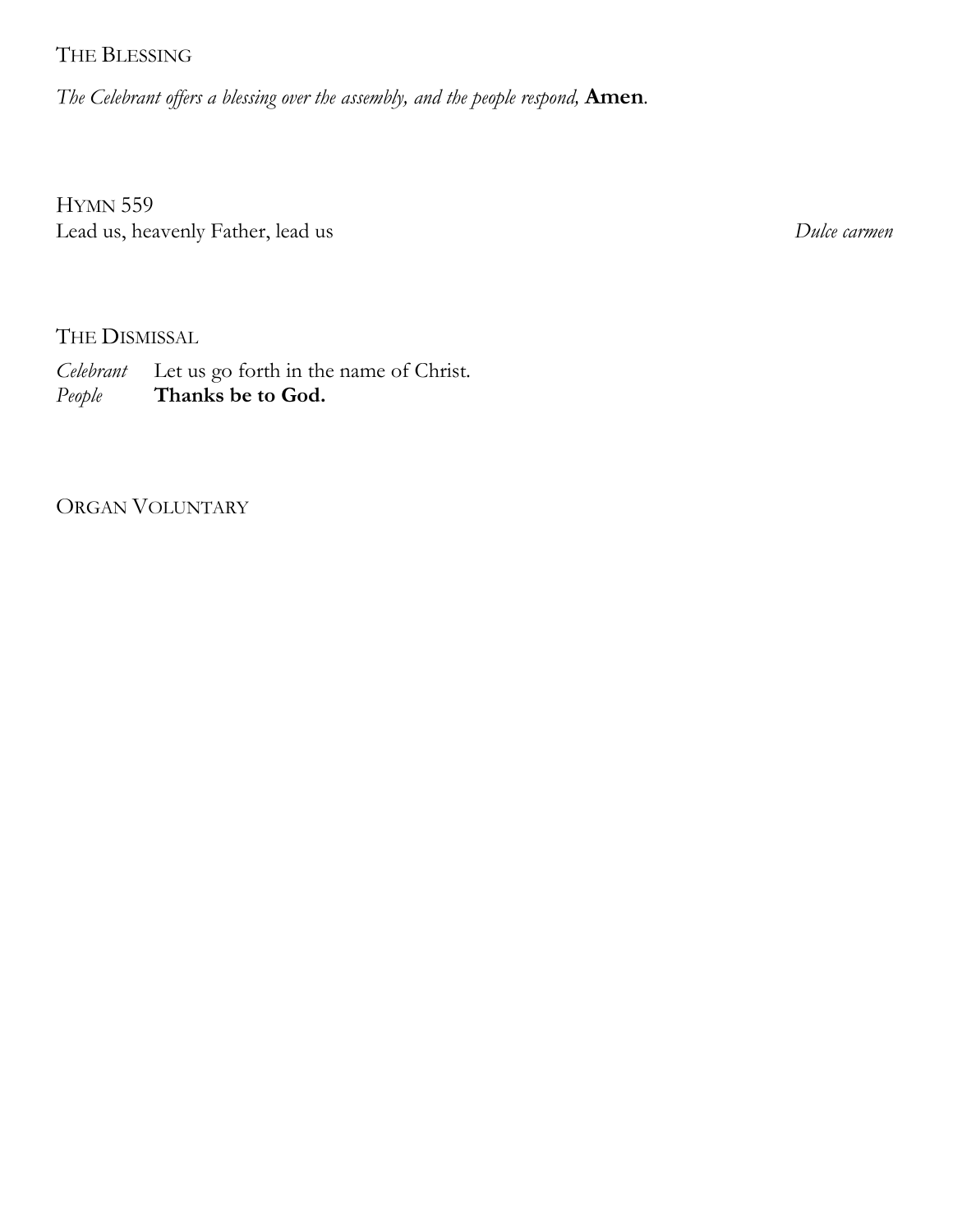#### **LEADERS IN THE LITURGY**

The Reverend Samuel V. Tallman *Celebrant* 

> *The Reverend Andrew J. Hege Preacher*

Jim Bumgardner *Choirmaster/Organist and Director of Music*

> Thomas McNeil, Jacob Smith *Cantors*

Bob Miller, Lisa Kaufmann, Donna Devereux *Lectors*

> Valerie Purcell, Peter Purcell *Eucharistic Ministers*